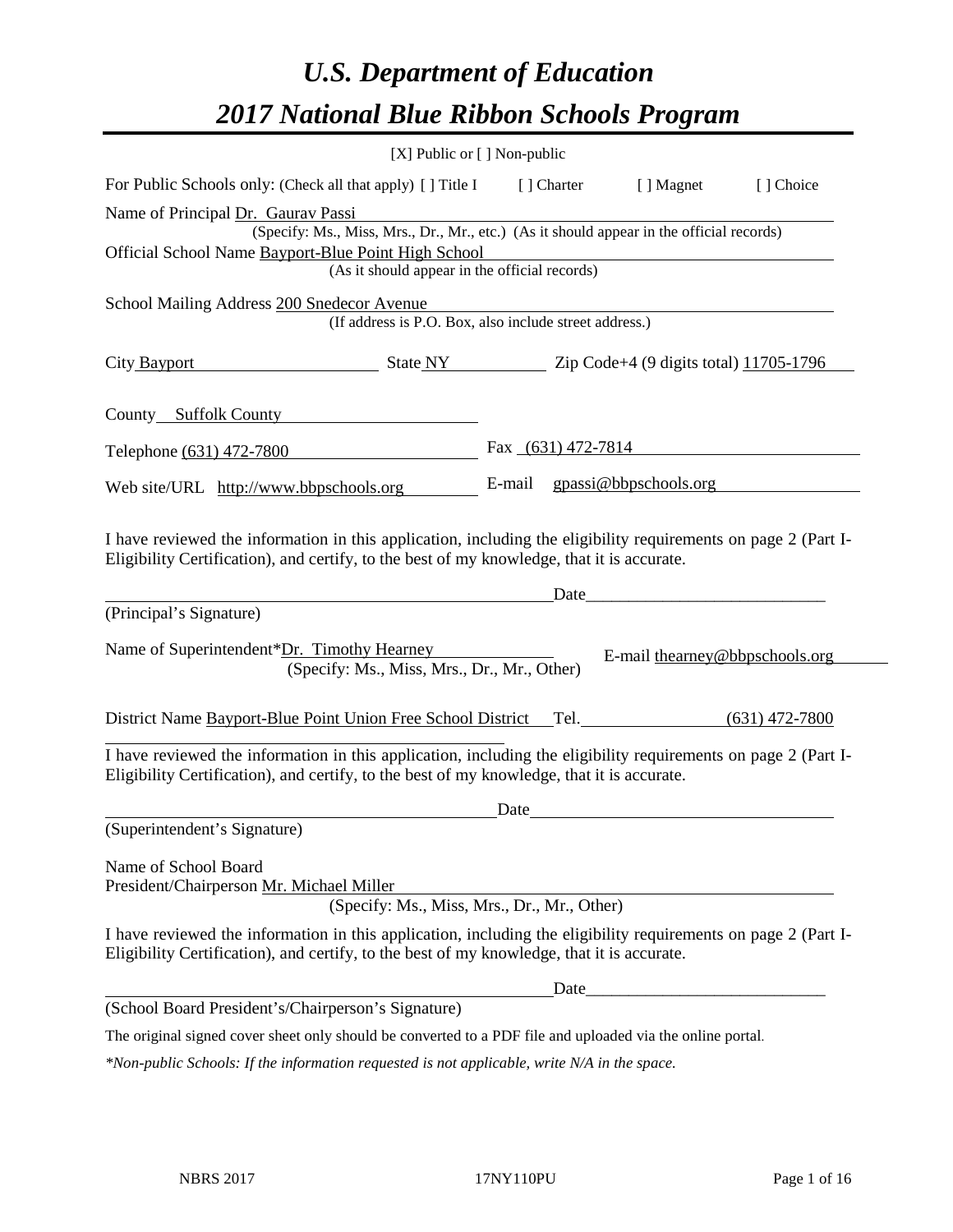The signatures on the first page of this application (cover page) certify that each of the statements below, concerning the school's eligibility and compliance with U.S. Department of Education and National Blue Ribbon Schools requirements, are true and correct.

- 1. The school configuration includes one or more of grades K-12. (Schools on the same campus with one principal, even a K-12 school, must apply as an entire school.)
- 2. All nominated public schools must meet the state's performance targets in reading (or English language arts) and mathematics and other academic indicators (i.e., attendance rate and graduation rate), for the all students group and all subgroups, including having participation rates of at least 95 percent using the most recent accountability results available for nomination.
- 3. To meet final eligibility, all nominated public schools must be certified by states prior to September 2017 in order to meet all eligibility requirements. Any status appeals must be resolved at least two weeks before the awards ceremony for the school to receive the award.
- 4. If the school includes grades 7 or higher, the school must have foreign language as a part of its curriculum.
- 5. The school has been in existence for five full years, that is, from at least September 2011 and each tested grade must have been part of the school for the past three years.
- 6. The nominated school has not received the National Blue Ribbon Schools award in the past five years: 2012, 2013, 2014, 2015, or 2016.
- 7. The nominated school has no history of testing irregularities, nor have charges of irregularities been brought against the school at the time of nomination. The U.S. Department of Education reserves the right to disqualify a school's application and/or rescind a school's award if irregularities are later discovered and proven by the state.
- 8. The nominated school has not been identified by the state as "persistently dangerous" within the last two years.
- 9. The nominated school or district is not refusing Office of Civil Rights (OCR) access to information necessary to investigate a civil rights complaint or to conduct a district-wide compliance review.
- 10. The OCR has not issued a violation letter of findings to the school district concluding that the nominated school or the district as a whole has violated one or more of the civil rights statutes. A violation letter of findings will not be considered outstanding if OCR has accepted a corrective action plan from the district to remedy the violation.
- 11. The U.S. Department of Justice does not have a pending suit alleging that the nominated school or the school district as a whole has violated one or more of the civil rights statutes or the Constitution's equal protection clause.
- 12. There are no findings of violations of the Individuals with Disabilities Education Act in a U.S. Department of Education monitoring report that apply to the school or school district in question; or if there are such findings, the state or district has corrected, or agreed to correct, the findings.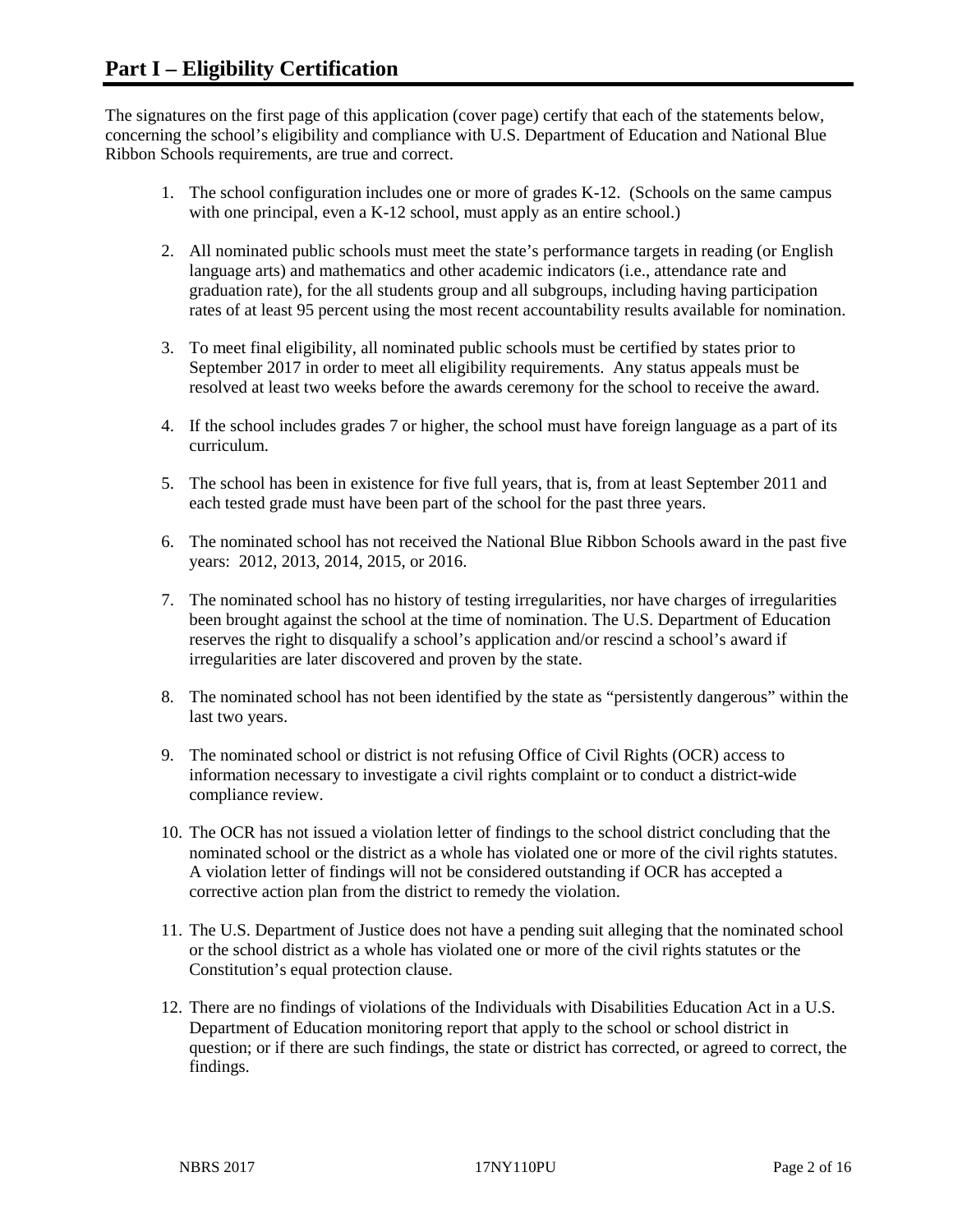## **Data should be provided for the most recent school year (2016-2017) unless otherwise stated.**

# **DISTRICT**

1. Number of schools in the district  $\frac{3}{2}$  Elementary schools (includes K-8) (per district designation): 1 Middle/Junior high schools 1 High schools 0 K-12 schools

5 TOTAL

**SCHOOL** (To be completed by all schools)

- 2. Category that best describes the area where the school is located:
	- [] Urban or large central city [ ] Suburban with characteristics typical of an urban area [X] Suburban [ ] Small city or town in a rural area [ ] Rural
- 3. Number of students as of October 1, 2016 enrolled at each grade level or its equivalent in applying school:

| Grade                           | # of         | # of Females | <b>Grade Total</b> |
|---------------------------------|--------------|--------------|--------------------|
|                                 | <b>Males</b> |              |                    |
| <b>PreK</b>                     | 0            | $\theta$     | 0                  |
| K                               | 0            | 0            | 0                  |
| 1                               | 0            | 0            | 0                  |
| $\boldsymbol{2}$                | 0            | 0            | 0                  |
| 3                               | 0            | 0            | 0                  |
| 4                               | 0            | 0            | 0                  |
| 5                               | 0            | 0            | 0                  |
| 6                               | 0            | 0            | 0                  |
| 7                               | 0            | 0            | 0                  |
| 8                               | 0            | 0            | 0                  |
| 9                               | 94           | 90           | 184                |
| 10                              | 92           | 98           | 190                |
| 11                              | 104          | 79           | 183                |
| 12 or higher                    | 101          | 106          | 207                |
| <b>Total</b><br><b>Students</b> | 391          | 373          | 764                |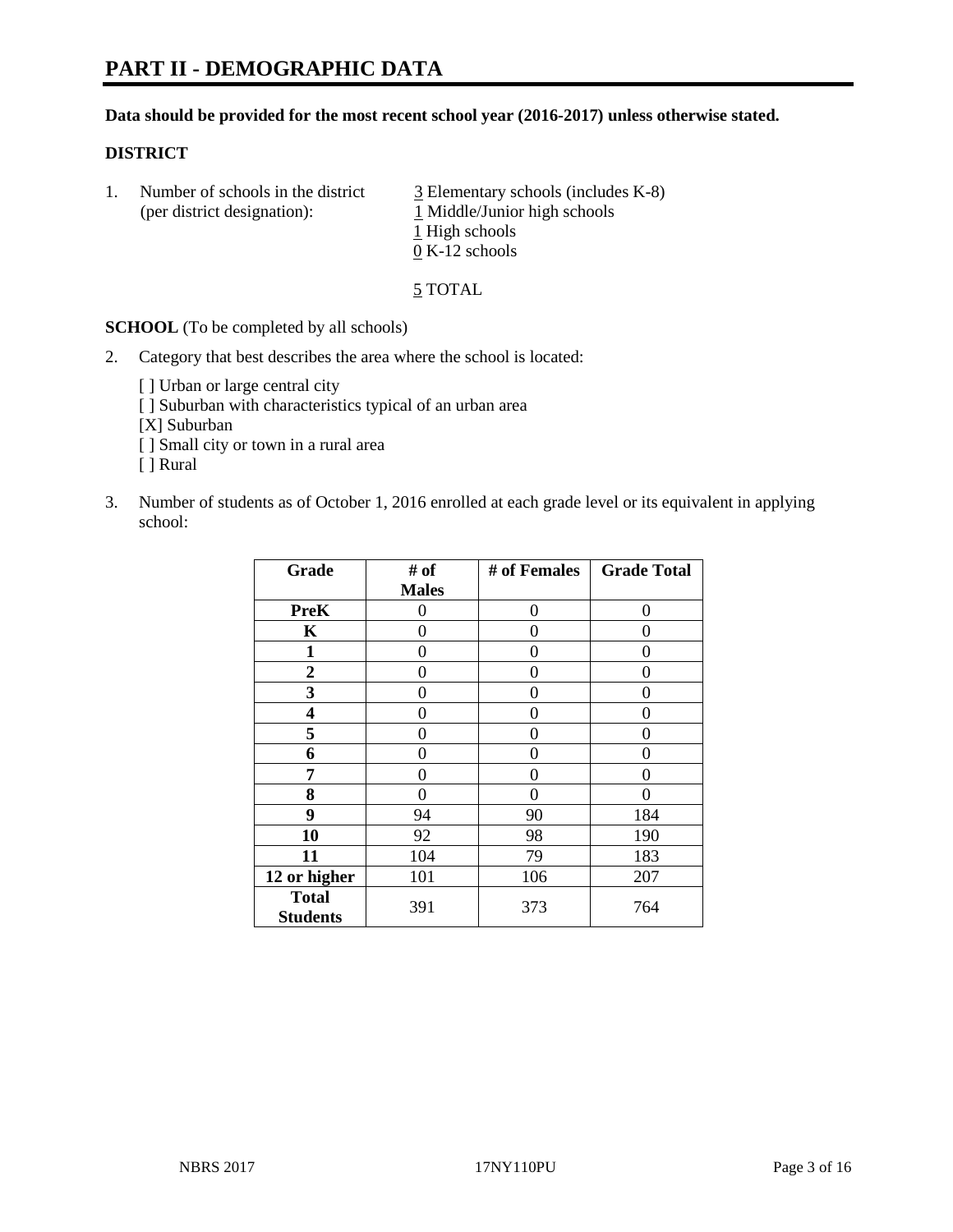the school: 2 % Asian

4. Racial/ethnic composition of  $\qquad \qquad \underline{0}$  % American Indian or Alaska Native % Black or African American % Hispanic or Latino % Native Hawaiian or Other Pacific Islander 95 % White % Two or more races

**100 % Total**

(Only these seven standard categories should be used to report the racial/ethnic composition of your school. The Final Guidance on Maintaining, Collecting, and Reporting Racial and Ethnic Data to the U.S. Department of Education published in the October 19, 2007 *Federal Register* provides definitions for each of the seven categories.)

5. Student turnover, or mobility rate, during the 2015 – 2016 school year: 3%

This rate should be calculated using the grid below. The answer to (6) is the mobility rate.

| <b>Steps For Determining Mobility Rate</b>    | Answer |  |
|-----------------------------------------------|--------|--|
| (1) Number of students who transferred to     |        |  |
| the school after October 1, 2015 until the    | 13     |  |
| end of the 2015-2016 school year              |        |  |
| (2) Number of students who transferred        |        |  |
| from the school after October 1, 2015 until   | 6      |  |
| the end of the 2015-2016 school year          |        |  |
| (3) Total of all transferred students [sum of | 19     |  |
| rows $(1)$ and $(2)$ ]                        |        |  |
| (4) Total number of students in the school as | 755    |  |
| of October 1, 2015                            |        |  |
| (5) Total transferred students in row (3)     |        |  |
| divided by total students in row (4)          | 0.025  |  |
| $(6)$ Amount in row $(5)$ multiplied by 100   | 3      |  |

6. English Language Learners (ELL) in the school:  $0\%$ 

1 Total number ELL

Specify each non-English language represented in the school (separate languages by commas): Punjabi

- 7. Students eligible for free/reduced-priced meals: 11 % Total number students who qualify: 83
- 8. Students receiving special education services: 14 %

109 Total number of students served

Indicate below the number of students with disabilities according to conditions designated in the Individuals with Disabilities Education Act. Do not add additional conditions. It is possible that students may be classified in more than one condition.

| 8 Autism                 | 2 Orthopedic Impairment                      |
|--------------------------|----------------------------------------------|
| 0 Deafness               | 18 Other Health Impaired                     |
| 0 Deaf-Blindness         | $\underline{0}$ Specific Learning Disability |
| 10 Emotional Disturbance | 16 Speech or Language Impairment             |
| 2 Hearing Impairment     | 2 Traumatic Brain Injury                     |
| 1 Mental Retardation     | 2 Visual Impairment Including Blindness      |
| 3 Multiple Disabilities  | <b>0</b> Developmentally Delayed             |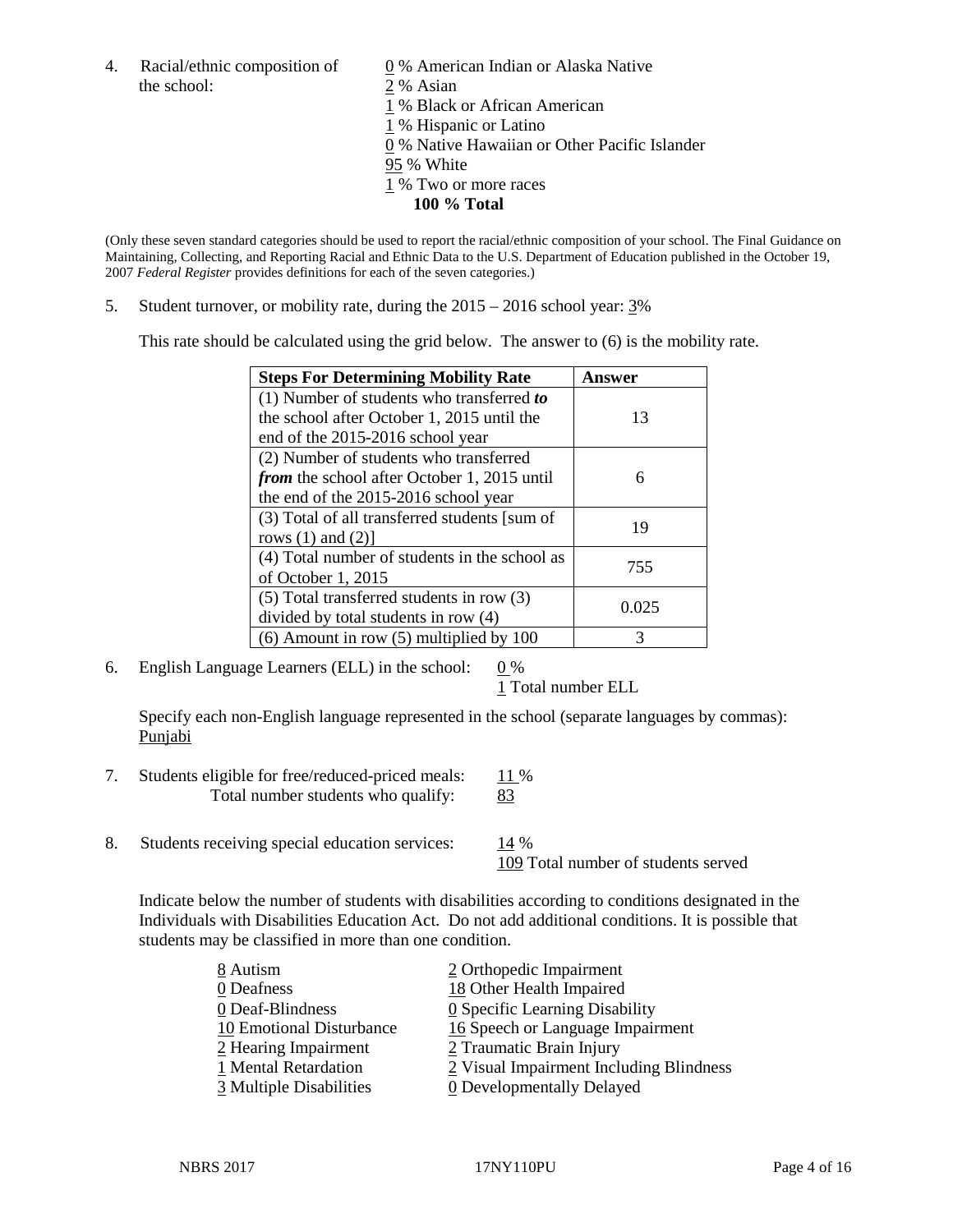- 9. Number of years the principal has been in her/his position at this school:  $\frac{4}{3}$
- 10. Use Full-Time Equivalents (FTEs), rounded to nearest whole numeral, to indicate the number of school staff in each of the categories below:

|                                        | <b>Number of Staff</b> |  |  |
|----------------------------------------|------------------------|--|--|
| Administrators                         | 3                      |  |  |
| Classroom teachers including those     |                        |  |  |
| teaching high school specialty         | 66                     |  |  |
| subjects                               |                        |  |  |
| Resource teachers/specialists/coaches  |                        |  |  |
| e.g., reading, math, science, special  | 12                     |  |  |
| education, enrichment, technology,     |                        |  |  |
| art, music, physical education, etc.   |                        |  |  |
| Paraprofessionals under the            |                        |  |  |
| supervision of a licensed professional | 17                     |  |  |
| supporting single, group, or classroom |                        |  |  |
| students.                              |                        |  |  |
| Student support personnel              |                        |  |  |
| e.g., guidance counselors, behavior    |                        |  |  |
| interventionists, mental/physical      |                        |  |  |
| health service providers,              | 6                      |  |  |
| psychologists, family engagement       |                        |  |  |
| liaisons, career/college attainment    |                        |  |  |
| coaches, etc.                          |                        |  |  |

- 11. Average student-classroom teacher ratio, that is, the number of students in the school divided by the FTE of classroom teachers, e.g.,  $22:1$  11:1
- 12. Show daily student attendance rates. Only high schools need to supply yearly graduation rates.

| <b>Required Information</b> | 2015-2016 | 2014-2015 | 2013-2014 | 2012-2013 | 2011-2012 |
|-----------------------------|-----------|-----------|-----------|-----------|-----------|
| Daily student attendance    | 95%       | 97%       | 98%       | 95%       | 96%       |
| High school graduation rate | 96%       | 97%       | 98%       | 98%       | 98%       |

## 13. **For high schools only, that is, schools ending in grade 12 or higher.**

Show percentages to indicate the post-secondary status of students who graduated in Spring 2016.

| <b>Post-Secondary Status</b>                  |       |
|-----------------------------------------------|-------|
| Graduating class size                         | 210   |
| Enrolled in a 4-year college or university    | 65%   |
| Enrolled in a community college               | 28%   |
| Enrolled in career/technical training program | 0%    |
| Found employment                              | 4%    |
| Joined the military or other public service   | $1\%$ |
| )ther                                         |       |

14. Indicate whether your school has previously received a National Blue Ribbon Schools award. Yes No X

If yes, select the year in which your school received the award.

15. In a couple of sentences, provide the school's mission or vision statement.

The mission of Bayport-Blue Point High School is to develop in all students the social, emotional and academic skills to become successful adults.

16. **For public schools only**, if the school is a magnet, charter, or choice school, explain how students are chosen to attend.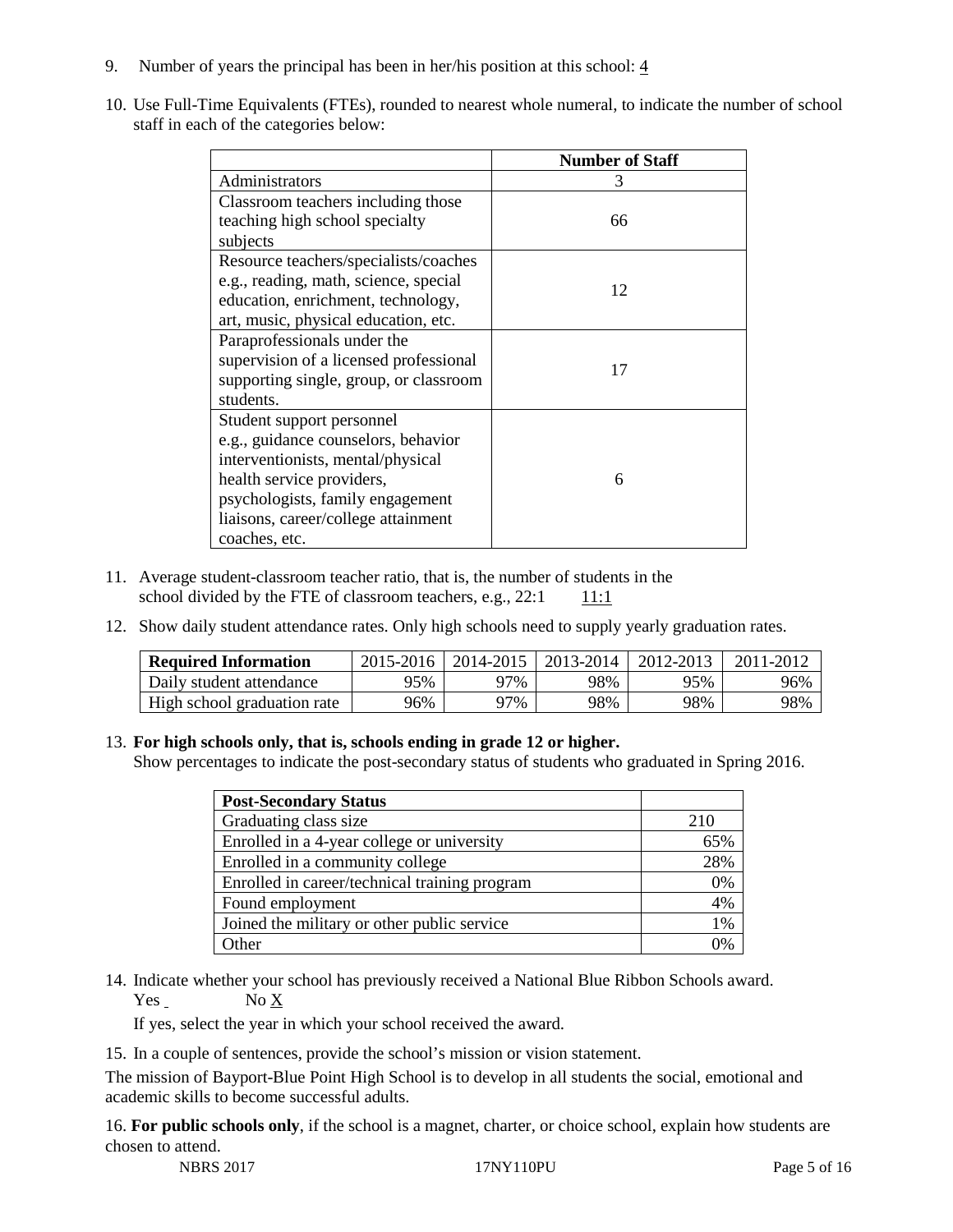# **PART III – SUMMARY**

The Bayport-Blue Point School District is nestled in a small south shore community on Long Island. The profound history, which is so much the fabric of our town, is reflected in the varied faces of our large high school building. The delicate arches and tiled halls of the wing built in the 1930's, the straight lines and cold practicality of the 1950's hallways, and the functional openness of the new auditorium, classrooms, cafeteria and gymnasium, all come together to form a pleasing and inviting whole. Tree-lined streets, some fifty miles from New York City, project traditions that are over a century old. Ours is a town that is protected in many ways, a town from which people rarely move, or if they do, they return with children in tow, ready to continue their tradition in the Bayport-Blue Point School District. As a result, we have become a school in which many of our staff members were, in fact, students here themselves and still live in the community, investing their time and talents to make our high school come alive.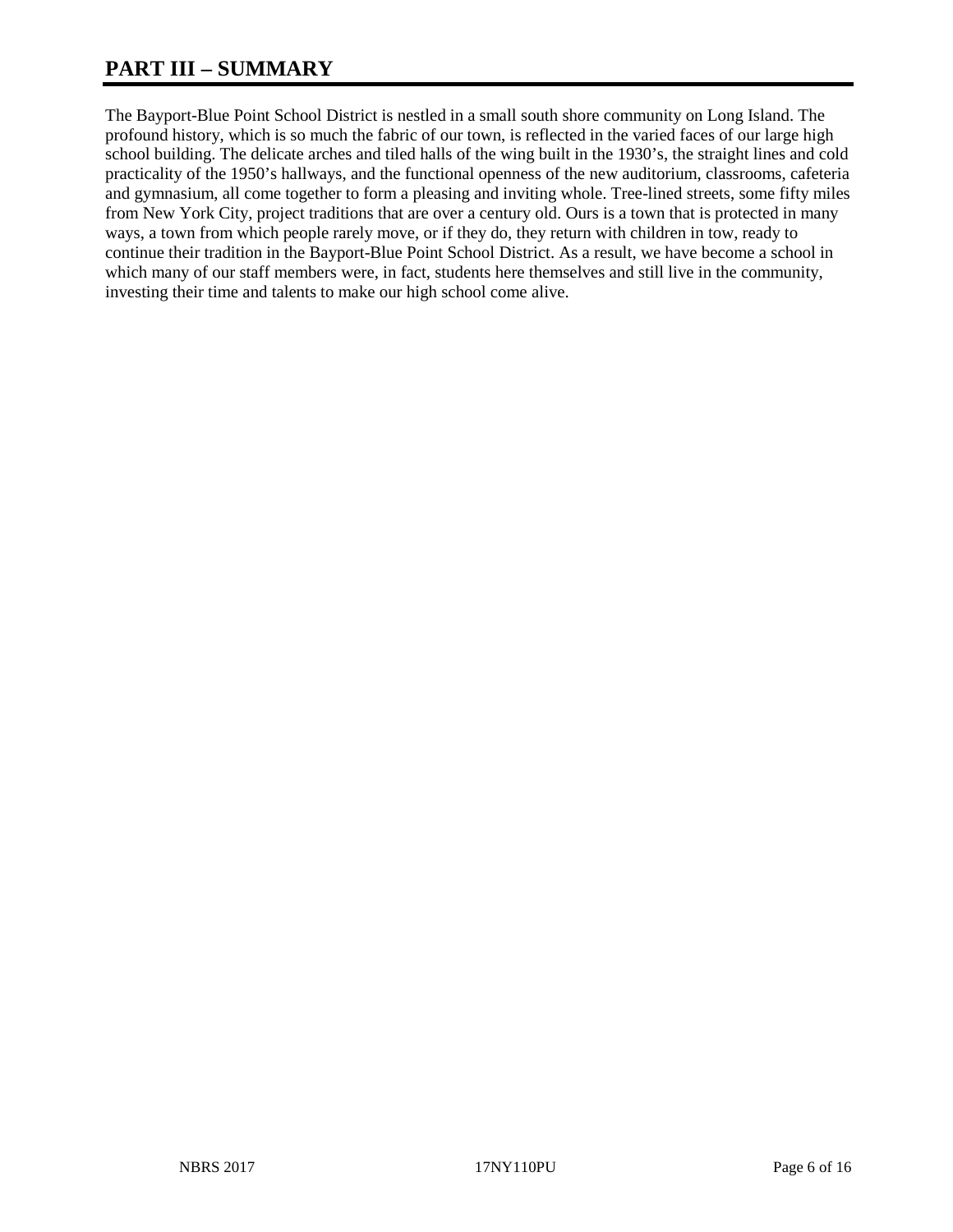college campuses to help them explore options that are available to them. In addition, we have a strong school-to-business partnership that is designed to help students gain exposure to various career fields. The school-to-business partnership sponsors job shadow days twice a year, as well as a career breakfast held at a local university. Our guidance department also sponsors evening presentations for students and parents to help them to better understand the college process.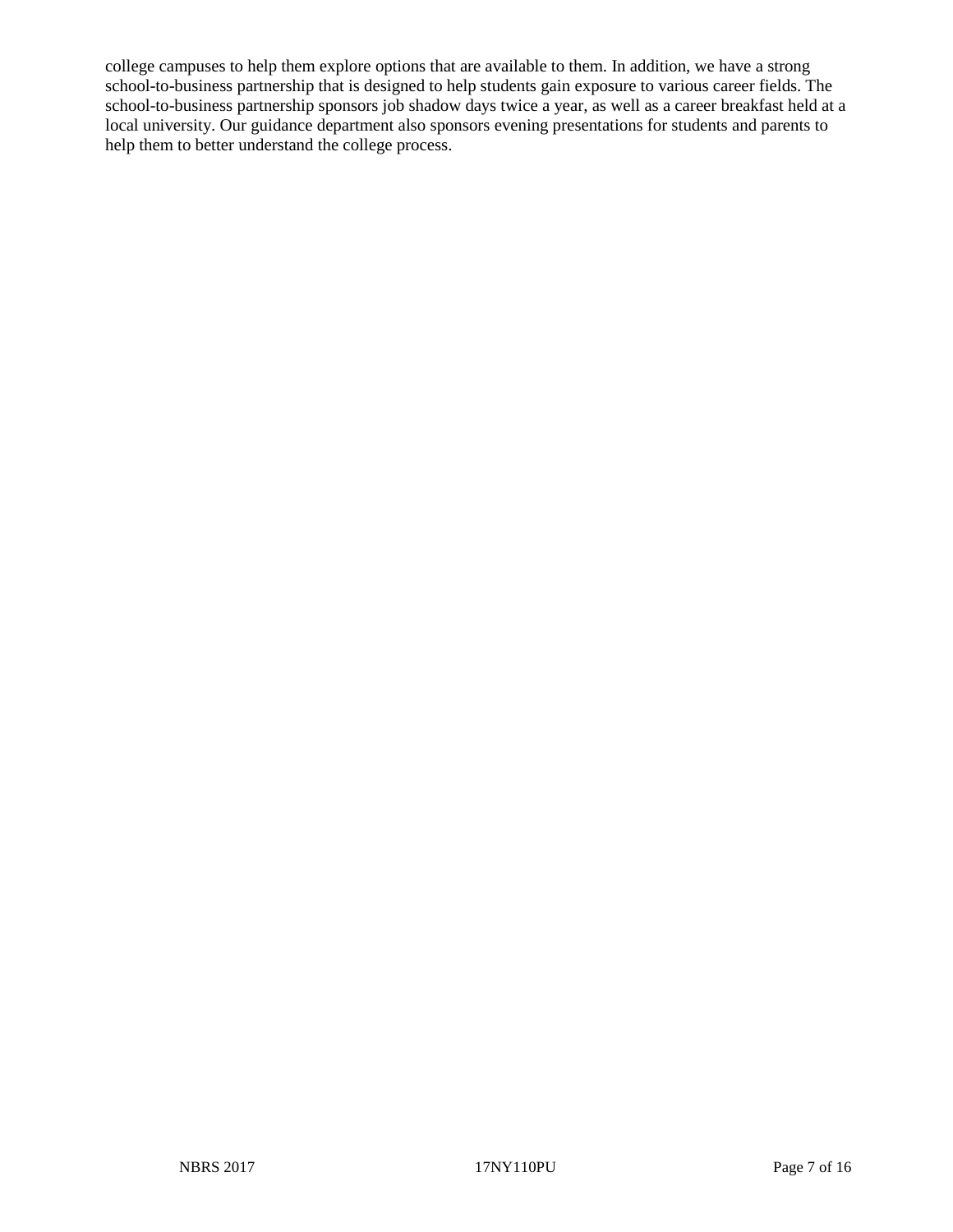# **1. Core Curriculum:**

Bayport-Blue Point High School provides a robust college preparatory curriculum that is designed to engage students in rigorous studies that build college and career ready skills. In each of our core curriculum areas, we offer courses that are aligned with the New York States Regents Curriculum. Through our self-selection policy, students can opt to enroll in courses that are taught on the Regents level or on the Advanced Placement level. We also offer dual-enrollment courses that allow students the opportunity to earn high school and college credit simultaneously. In each area, we also offer support classes that are designed to build the foundational skills necessary for students to be successful.

# English/Language Arts:

The English Language Arts Curriculum provides foundational skills which carry through all facets of our high school's instructional program. Our courses provide opportunities for students to excel with an emphasis on research, writing, reading, and public speaking. Our lessons build critical thinking skills and the ability to synthesize challenging literature. Opportunities for successful progression within the department are offered with the options of Advanced Placement Language and Composition in eleventh grade, and Advanced Placement Literature and Composition in twelfth grade. Students are encouraged to take advantage of these advanced opportunities to broaden their academic perspective and challenge their intellect. We believe that offering an array of options for students to flourish in the area of English Language Arts provides a foundation which will carry through all facets of their education. Opportunities for additional coursework include: Journalism, Writing Workshop, Creative Writing, Public Speaking, and Cinema.

# Mathematics:

The Bayport-Blue Point mathematics curriculum is rooted in the New York State Common Core Standards as well as the Common Core Standards for Mathematical Practices. We have taken the standards and applied an Understanding by Design curricular approach to build a District curriculum that emphasizes enduring understandings, focused learning objectives, and vital essential knowledge elements. This approach has enabled our staff to build daily math lessons that have clear mastery level objectives, student driven activities, and daily assessment and reflection strategies to assess student attainment of the objectives.

Our course offerings continue to expand, giving all students the ability to enhance their learning. Other than the common core classes (Algebra One, Geometry, and Algebra Two), we offer a variety of challenging classes, as well as support classes. Students are able to self-select in our three Advanced Placement Courses: Calculus AB, Statistics, and Computer Science. Recently, we added an Introduction to Computer Science course, which is available to all students requiring no prior programming experience at all. The course is modeled after Harvard's CS50 course, and it teaches all of our students the art of solving problems with technology. New York State mandates that students earn credit for three years of mathematics. In our high school, 90% of students enroll in mathematics in all four years of high school.

# Science:

For more than a decade, the NYS Science Learning Standards have driven instruction and lesson planning in the Bayport-Blue Point School District. Recently, the New York State Science Learning Standards, which are aligned with the NGSS, were adopted and have begun to be implemented in order to create more inquiry and phenomena-based learning. These standards also include a student-centered approach to science and engineering which is aligned with the STEAM initiative. We achieve literacy in science with the integration of the Common Core learning standards. Bayport-Blue Point High School offers courses in Living Environment, Earth Science, Chemistry, and Physics. We also offer Advanced Placement courses in Biology, Chemistry, Physics I and II, and Environmental Sciences. Our department also offers electives in Research, Current Issues in Science, and Marine Biology. New York State mandates that students earn credit for three years of science. In our high school, 90% of students enroll in science in all four years of high school.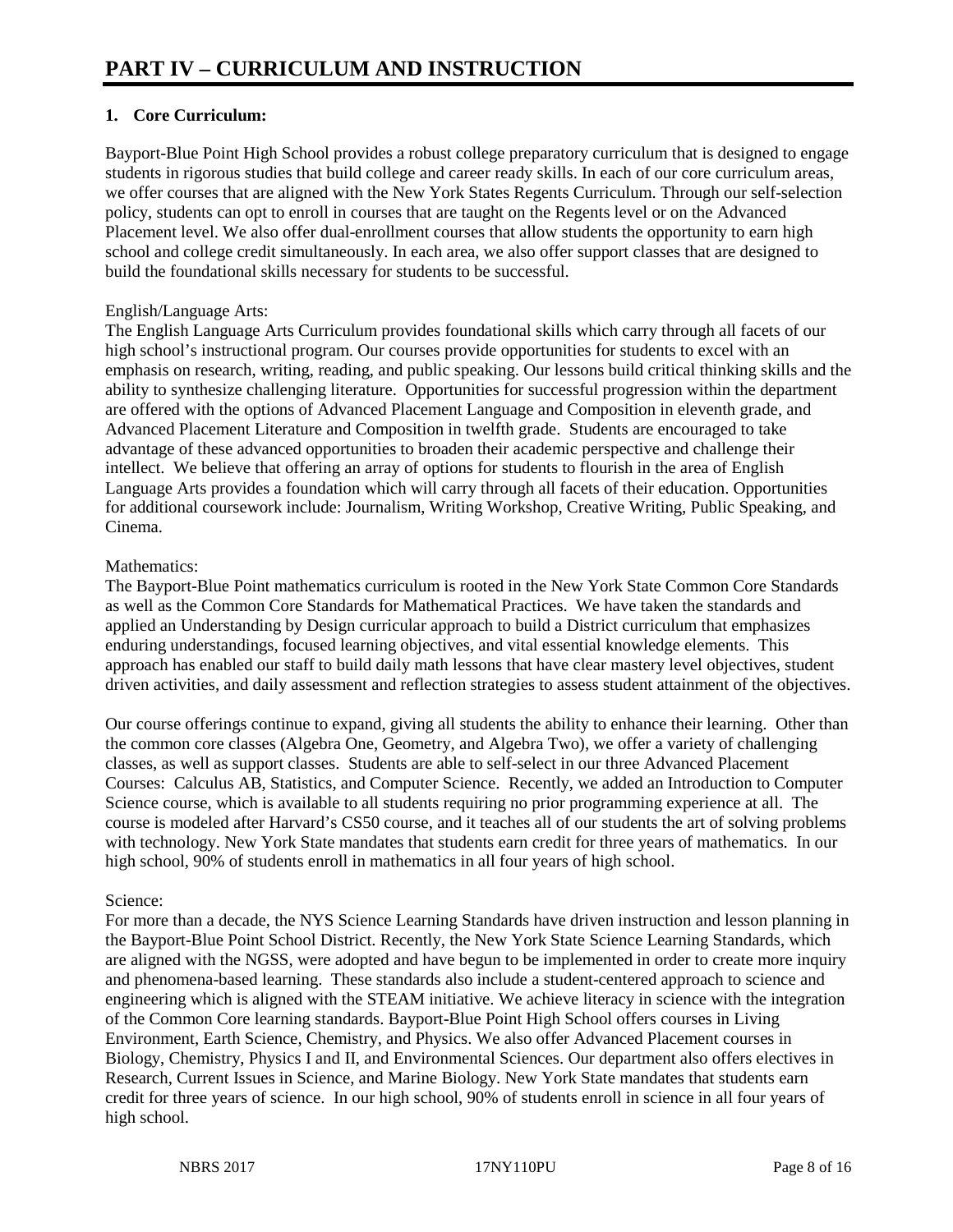Social Studies:

The Social Studies Department is dedicated to the practice of teaching students to manage and process the overwhelming prevalence of information that they are exposed to every day. One of our goals is to help students become informed U.S. citizens who are prepared to study at the college level and/or pursue a career in a globalized world. Therefore, one of our practices is to inculcate into students the importance of the pursuit and attainment of knowledge as a core value in one's life. The Social Studies Department follows the New York State Framework for Social Studies and places emphasis on the teaching of historical thinking skills: gathering/interpreting/using evidence, causation/chronological reasoning,

comparison/contextualization, geographic reasoning, economics/economic systems, and civic participation. There is a significant emphasis on the development of knowledge through the acquisition and application of information, and using that knowledge to engage their communities in a productive way. The students are taught to process information through the analysis of point of view, intended audience, bias, validity, and perspective. The Social Studies department offers courses in Global History, U.S. History, Government and Economics. We also offer advanced placement courses in World History, European History, U.S. History, Government and Politics, and Psychology. We also offer electives in Criminal Justice, Local Studies, and History through Film.

# **2. Other Curriculum Areas:**

Bayport-Blue Point High School has a flourishing Visual and Performing Arts Program. For the past four consecutive years, our program has been recognized nationally by the NAMM Foundation with a "Best Communities for Music Education" honor. Students are offered a wide variety of courses that meet the New York State Learning Standards for the Arts, which are designed to promote and encourage intellectual, creative, and emotional growth. Our program objective is to prepare our students to be college and career ready by teaching them how to interpret the ever-changing artistic vocabulary in our modern world. Fifty seven percent of students in grades 9-12 are enrolled in art courses at Bayport-Blue Point High School.

The Visual Arts program begins with three foundational starting points:

1. Studio-in-Art – for students who are interested in fine arts, drawing, painting, art history and aesthetics.

2. Studio-in-Crafts – for students interested in textile design, dimensional art, functional art, and fashion.

3. Studio-in-Computer Arts – for students who are interested in digital art, game design, digital photography, digital film, and editing, graphic art, illustration and page design.

Following the introductory courses, Visual Arts students are offered electives in Cartooning, Ceramics/Advanced Ceramics, Computer Graphics I/II, Digital Photography I/II, Drawing and Painting I/II, Fashion Illustration, and Sculpture/Advanced Sculpture. For the most advanced students, College Board Advanced Placement classes in 2-D, 3-D and drawing are offered, as well as Excelsior Courses that receive dual credit with Suffolk County Community College.

The Performing Arts program begins with three foundational starting points:

- 1. Concert Band for students studying a woodwind, brass, or percussion instrument.
- 2. Mixed Chorus for students studying voice.
- 3. String Orchestra for students studying a string instrument.

Sixty percent of students in grades 9-12 are enrolled in courses in our music department. Students entering sophomore year audition to participate in upper-level performing ensembles: Symphonic Band, Chamber Choir, and Symphony Orchestra. Additionally, several music electives are offered to students who are interested in a more advanced study in Music. Comprehensive Foundations of Music, Brass Ensemble, Chamber Orchestra, Instrumental Jazz Ensemble, Vocal Jazz Ensemble, and Music Theory I are all offered to students looking to further develop their musical skills and knowledge. For the most advanced music student, we offer College Board Advanced Placement Music Theory. Additionally, a large percentage of our student population is involved in the theatrical and artistic components of our annual high school musical.

The World Languages Department supports students' essential skills and knowledge. Students at all levels are exposed to a variety of literary materials in the target languages. Students are instructed to use their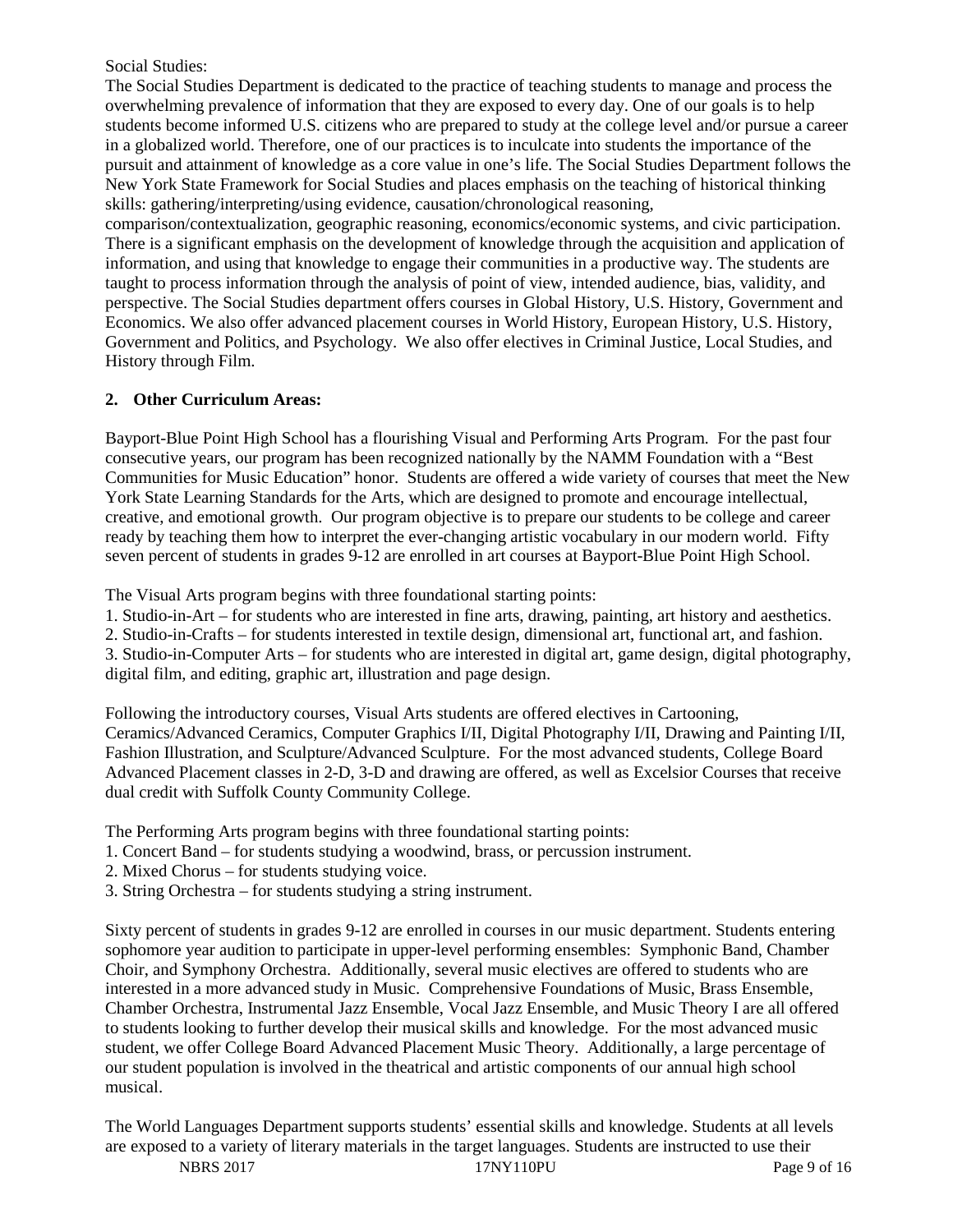knowledge of their own language in order to find key ideas and to analyze and summarize text in the target language. At the high school level, teachers use authentic materials, and students are tasked with comparing and contrasting their own culture in order to gain an understanding of communities in other parts of the world. As students progress over the course of their high school years, they are required to find meaning in more complex literature. Seventy-three percent of students are enrolled in courses in the World Languages department. Students in grades 9-12 are enrolled in world language courses.

Collaboration, creativity, critical thinking, and problem solving are essential skills fostered through authentic learning tasks. For example, students may work as a team to create a restaurant concept based on the traditional cuisine of a country. Students are tasked with deciding who will handle what parts of the assignment, and they are asked to work together to form a seamless final product. Creativity is fostered through all types of projects. From the aforementioned "creating a restaurant" concept, to creating a Target Language Public Service Announcement using the Garageband app on iPads, to using the PowToon video program to create short videos about themselves, students are constantly given the chance to express their creativity in World Language classes at Bayport-Blue Point High School. While some of our projects involve more teamwork, and some involve more creativity, critical thinking and problem solving are overarching themes for all types of projects that our students complete.

Students in Bayport-Blue Point High School take Physical Education every semester in which they are enrolled in school. All students also must pass a health class before graduating from high school. Our school's approach to Health and Physical Education is to offer several courses suitable for students of all interests and ability levels. Physical Education is part of the total education process. It provides opportunities for the physical, emotional, mental, and social growth of each child. Our curriculum focuses on individual, small group, and large group activities involving varied skills and social interactions.

# **3. Instructional Methods, Interventions, and Assessments:**

Teachers throughout our high school utilize a variety of instructional approaches designed to actively engage learners in each of our classrooms. As a school, we have focused our instructional priorities as follows: Creating mastery-level objectives for every lesson, focusing on high levels of cognitive engagement, and developing formative assessment of student learning. These instructional priorities have been the focus of our professional development, classroom observations, and conversations about instruction with our professional staff.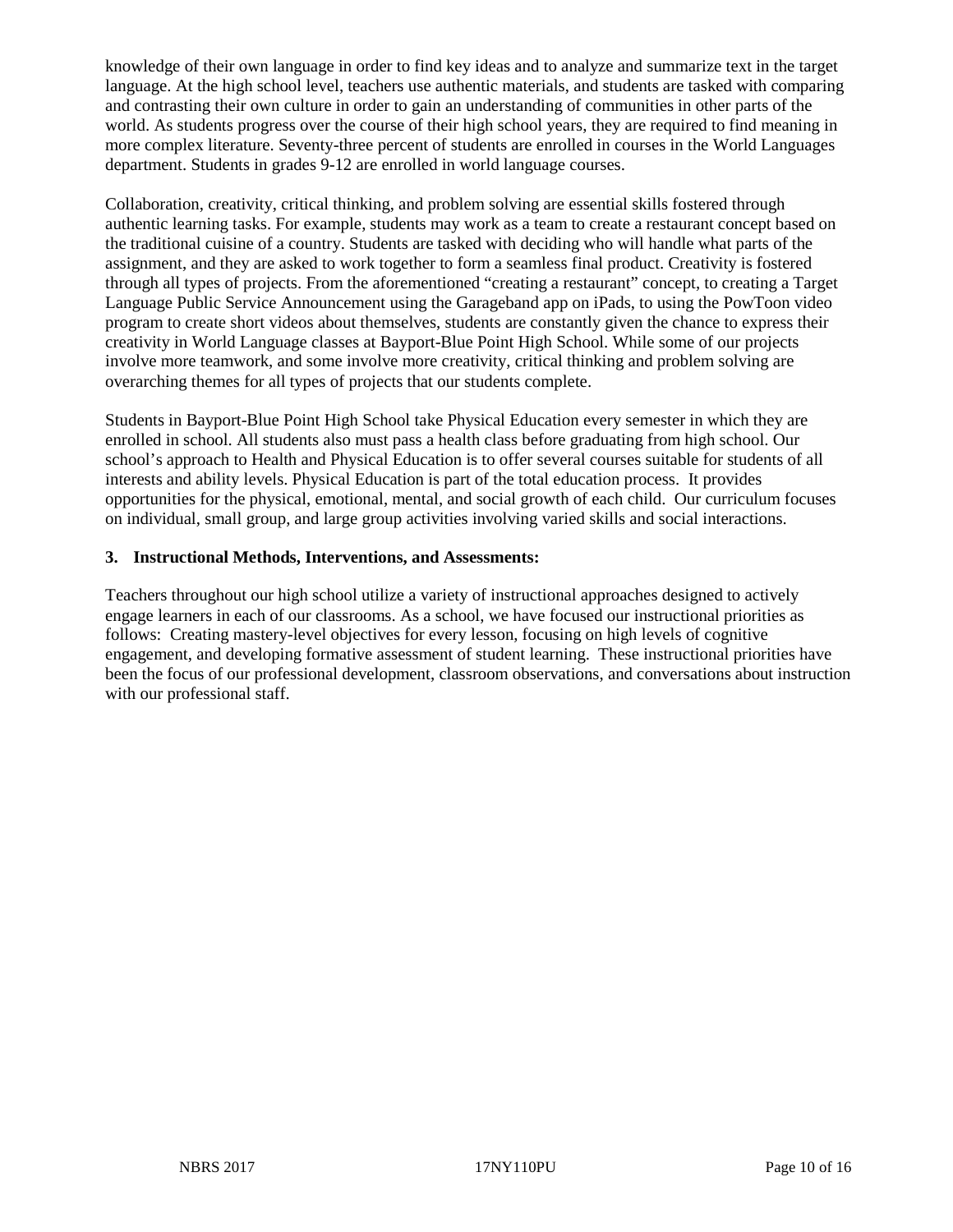Our math classrooms are not set up with traditional rows and columns of desks. Our classrooms are arranged where students sit in groups. Some classrooms have movable desks and chairs. The nontraditional approach allows our teachers to create lessons that are student driven and maximize student engagement. The non-traditional arrangement allows teachers to ask questions and then allows the students time to discuss answers in pairs, effectively affording every student the opportunity to answer. Students are encouraged to collaborate with not only their peers, but also with the teacher as well. Strategies to incorporate "student voice" in our curriculum are discussed monthly at our grade level and department meetings and daily at our common planning meetings. Our course offerings continue to expand, giving all students the ability to enhance their learning.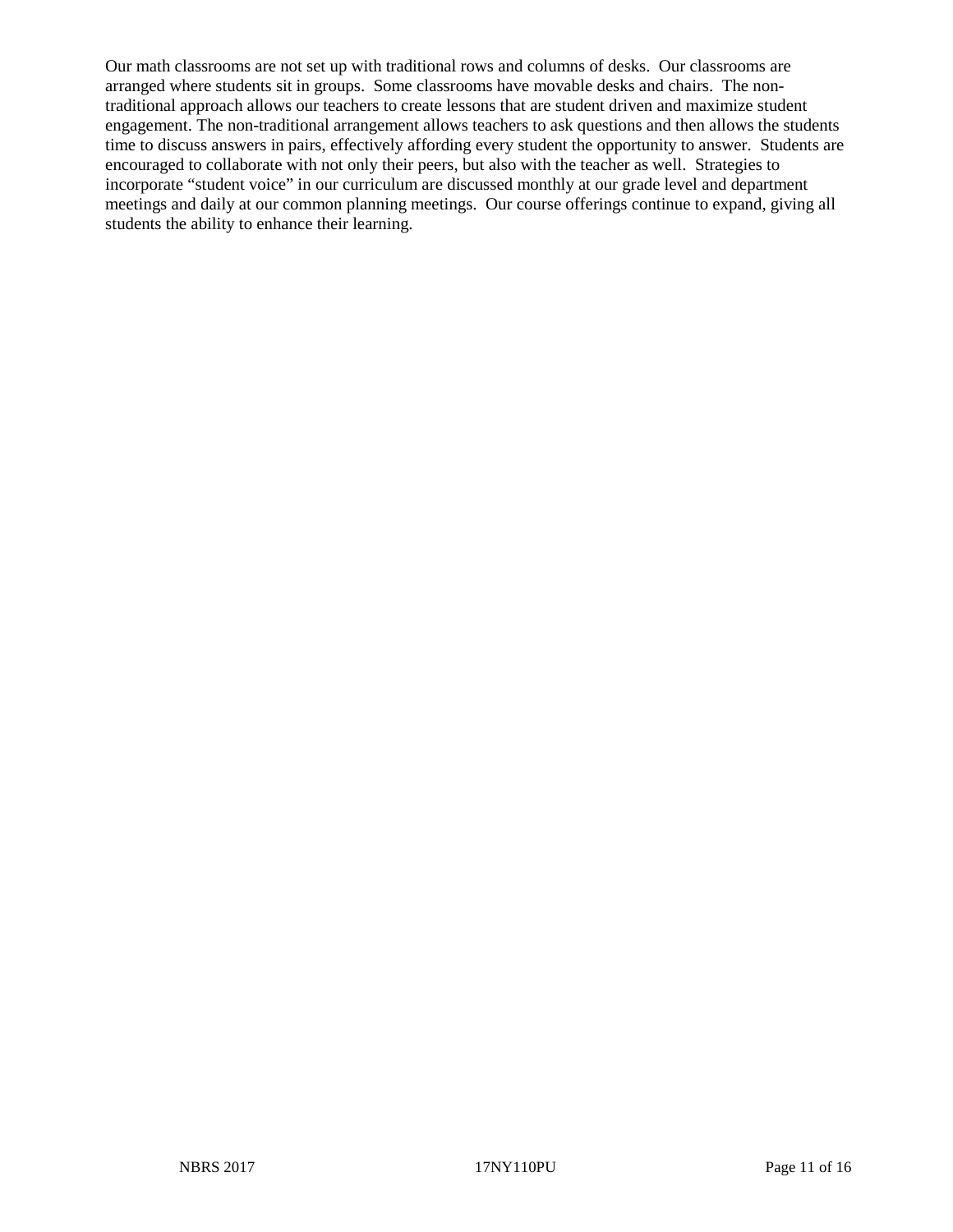# **1. School Climate/Culture:**

Many deliberate decisions, acts, and habits go into creating the positive school climate in which we all learn and work. Together, students, staff, and parents work cooperatively and collaboratively to build and maintain a culture where learning and growing are natural byproducts of our committed efforts. Our staff fosters a positive environment through their presence. You will find teachers and administrators welcoming students with warm smiles and friendly greetings. As students navigate the building, they also gaze upon their displayed artwork, awards, and encouraging banners and on PS I Love You Day, every hallway and locker is covered with uplifting quotes and statements.

The people who inhabit our school have much to do with the climate of the building. For one thing, teachers prioritize the concept of mutual respect in the school. Students are encouraged to share their opinions and concerns through formal and informal means. Teachers also continue to find ways to help students share their "voice" through their work.

One very visible way teachers reinforce their positive connections and relationships with students is to support students' passion areas. Teachers regularly return to school and travel to see students compete athletically and perform in the arts. They also go out of their way to support students' endeavors not directly connected to school activities by attending community events outside of school. Our teachers also spend considerable time with students beyond class hours in support of their academic goals. Many early morning, late afternoon, and lunchtime study sessions take place. In addition, support is offered and communicated through phone calls home, emails, in-person parent meetings, informative workshops, and informational newsletters.

Students are connected to our school and encouraged to grow in formal settings. The Peer Education Program (PEP) works to spread the message of acceptance throughout the school and Peers to Peers uses eleventh graders to mentor our incoming ninth graders, which provides a learning experience for both. Our school counselors meet with students, according to a comprehensive plan, to review academic progress, encourage career exploration, and support the college preparation process. High expectations are also communicated to students and parents, and all are encouraged to stretch, reach, and challenge themselves. The result is that the overwhelming majority of our graduates earn the highest diploma and honors afforded to NYS students, and they attend college at rates in line with the finest high schools in our country.

Our school also understands that without support for teachers, our successes would not be possible. In addition to past, present and future facility improvements and investments in classroom technology, teachers in our school are also supported by the administration, community, and students in a myriad of ways. They are included in the decision-making process by being part of the School Improvement Team, Faculty Council, Interview/Hiring Committees, etc. Additionally, the newest teachers among us are brought into the fold by a New Teacher Committee, which is a joint effort between the Teachers' Association and our District Office personnel.

Teachers' efforts are recognized and honored throughout the year. Commendation is offered at Board meetings, via personalized thank you notes from administrators, parents, and students, and at two special events. At our Recognition of Excellence dinner, six outstanding seniors each select teachers who they would, in turn, like to recognize and thank. Additionally, at Senior Awards Night, outgoing seniors recommend district staff members to be recognized as a Teacher Who Made A Difference.

## **2. Engaging Families and Community:**

Bayport-Blue Point High School has a long history of working with families and community members for school improvement and student success. Over the years, the high school has developed and implemented diverse avenues to foster collaboration between community residents and our school. Included amongst these opportunities is our collaboration with the Chamber of Commerce and our partnership with our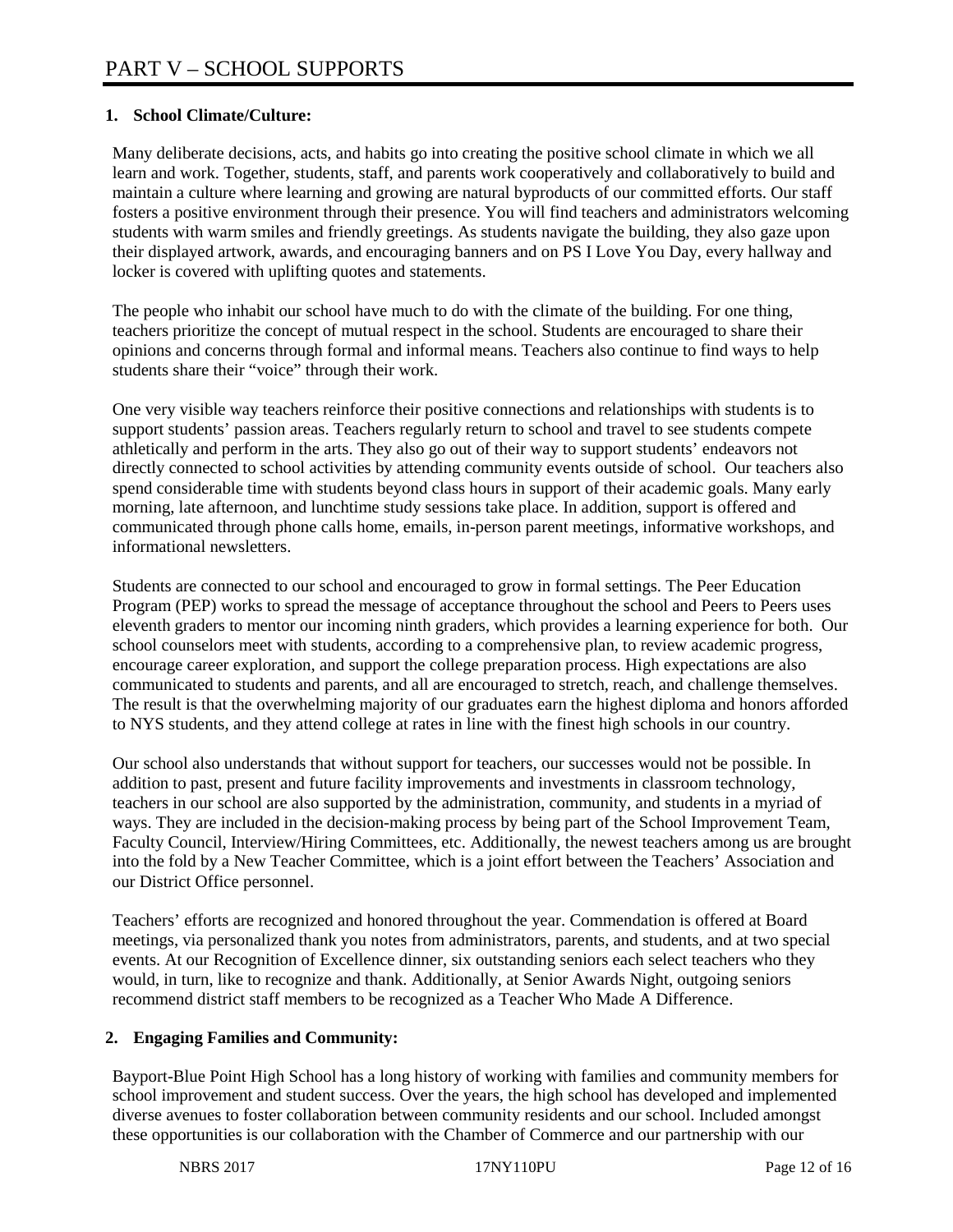Athletic Booster Club, SEA-BBS (Society Encouraging the Arts in Bayport-Blue Point Schools), and SEED (Student Educational Enrichment and Development Foundation). Each of these organizations has helped to enrich the educational program that we offer our students.

The high school has also worked hard to cultivate a school-to-business partnership. Through this group, high school students are afforded opportunities to learn from business professionals through shadow days, career breakfasts, and invitations to participate in Chamber of Commerce events and meetings.

Our booster clubs help to engage parents and community members in events throughout our district. At the high school level, SEED helps to fund scholarships for students. They also sponsor cultural breakfasts in which our World Language students travel to the elementary schools to teach language and culture to elementary students. SEED also allows our teachers to apply directly for money to complete worthwhile projects and field trips.

SEA-BBS has helped to put on art and music shows and also has provided scholarships to our graduating seniors. Our Athletic Booster Club raised money for our building's athletic program, including providing money for scholarships and money for athletic equipment and supplies.

In addition, each year thousands of dollars in scholarships are privately donated to graduating seniors by members of the Bayport-Blue Point school community. Included in these scholarships is a community organization, the Vinny Perry – Mike Marchan Scholarship group. This organization gives money in the form of scholarships to students who demonstrate their entrepreneurship and creative skills by coming up with a business or product idea in our annual Phantom Challenge competition.

Great South Bay Coalition is a community group that was established to address the growing concern of increased drug and alcohol use among our youth. As such, this group has sponsored informational presentations and trainings to help combat drug and alcohol use in our community.

Through a partnership with the Suffolk County Department of Health, we have established a Peer Education Program in which students learn healthy communication and bully prevention skills. Our high school students then present workshops on bully prevention to elementary and middle school students throughout the community.

Each year our student council engages the community by sponsoring events at the high school for younger students. The student council, in partnership with other student organizations, puts on a Safe Halloween experience for elementary students, Habitat for Humanity builds, and a Book and Pajama Holiday Drive for those in need.

Our school also engages senior citizens in the community by sponsoring a senior citizen dinner with entertainment from our performing groups. Our music department also puts on a senior citizen performance of our school play.

In addition, we engage the community via electronic communication with a variety of accessible formats. Many of our high school teachers utilize google drive to share information with students. All faculty is accessible via e-mail, and many of our teachers utilize websites. Our Parent Portal allows parents to access real-time information regarding grades and attendance from their homes. In addition, each week a Principal's Newsletter is sent home to high school families. This electronic newsletter contains important information for the upcoming week.

## **3. Professional Development:**

Teachers and administrators play a large role in our school's professional development approach. Through colleague-to-colleague collaboration using in-house teachers for professional development experiences, teachers and administrators work together and benefit from utilizing the knowledge within the room. We have created a book study group where teachers read and share their ideas about techniques to use within the classroom, utilizing the framework from, Make it Stick, by Peter C. Brown and Henry L. Roediger III.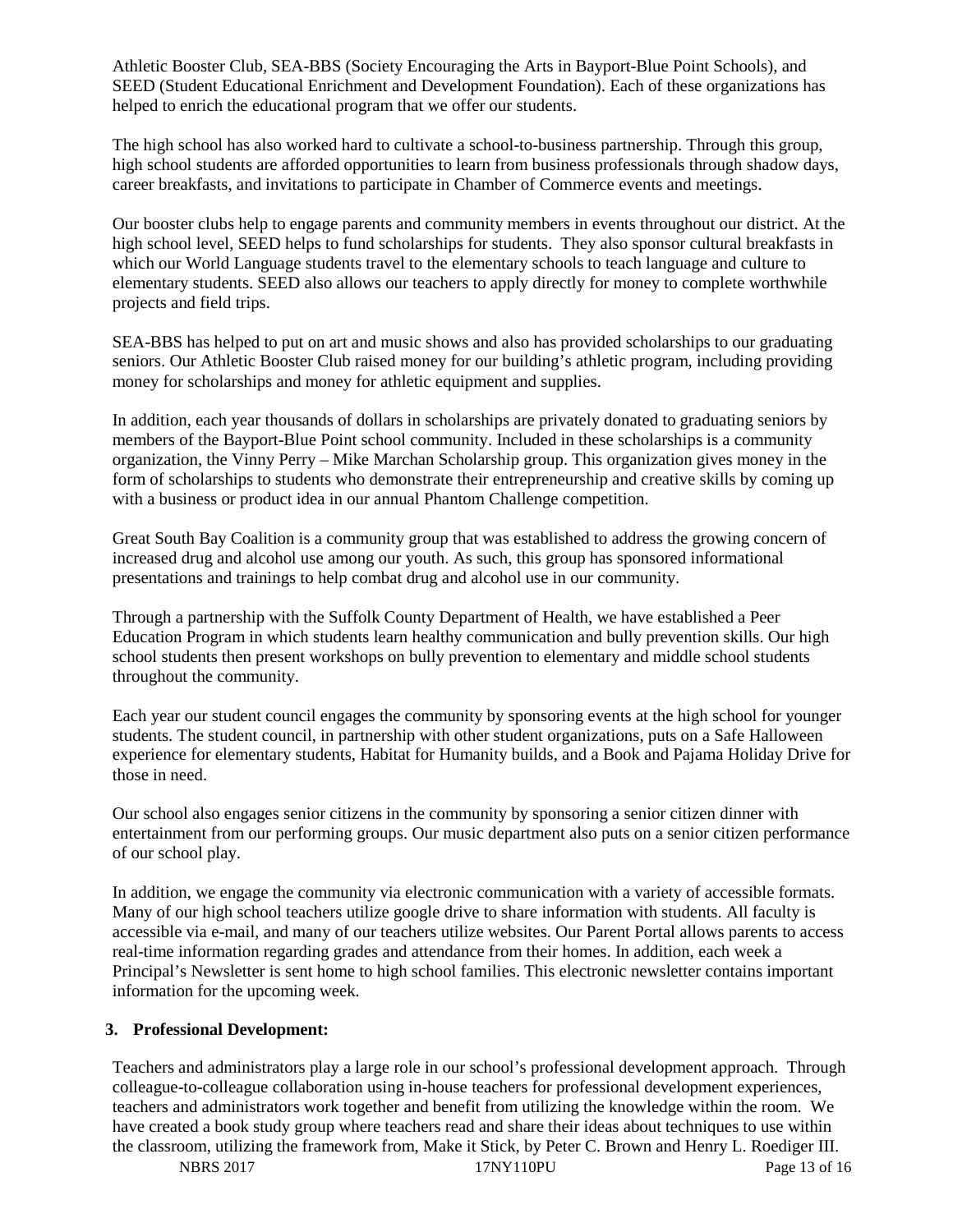In addition, specialized teachers assist in training other teachers in their areas of expertise. Our school district offers high quality, supportive programs for new teachers, such as a comprehensive, three year New Teacher Program, as well as an intensive mentor program. The district provides opportunities for teacher feedback and choices regarding professional development experiences. For example, the administrators utilize tools, such as Survey Monkey, to provide options for professional development and to offer feedback. There are opportunities for teachers to incorporate new technology within the classroom after being trained on the latest tools, such as Google tools, Chromebooks, iPads applications, and the integration of technology across disciplines. By affording teachers and administrators opportunities to attend conferences, they are able to further enhance their skills and knowledge of technology and new curricular approaches.

Many of our professional development activities are aligned with academic standards, supporting student achievement, and school improvement. The district provides the teachers with expert consultant training, such as several seminars with Dr. Ray Jorgensen regarding improving communication skills and increasing student voice within the classroom, training on "interrater reliability" for improving student assessment in the World Languages Department, and specific Individualized Education Plan training on transition planning for the Special Education Department. Additionally, teachers are being trained on and provided with Chromebooks in preparation for all incoming freshman who will have their own Chromebooks next year.

The school district provides administrators and teachers with various trainings and opportunities to foster the understanding and usage of academic standards. For example, teachers were provided with training on the Math and English Common Core State Standards. Other departments discussed how to integrate these standards into their disciplines as well. Since the advent of the Common Core State Standards, the district has provided time for teachers to rewrite and revise the current curriculum. In addition, teachers observe their colleagues and build upon best practices within each other's classrooms, such as the use of Socratic Seminars. Teachers also educate each other about classroom strategies, including grouping strategies, shared lessons, and common assessments.

## **4. School Leadership:**

Bayport-Blue Point High School features a schoolwide culture that supports student achievement, empowering all stakeholders to provide leadership. The building leadership team consists of the principal and two assistant principals. The assistant principals work as a conduit between teachers, students, guidance counselors, and parents to support student success, maintaining a multi-year relationship with students that results in individual success.

The building administrators are supported by department chairpersons and lead teachers. The team works hard to provide several different opportunities to engage all stakeholders in the decision-making process at the high school. Several committees have been established that empower stakeholder groups to work towards continuous school improvement.

One such committee is the high school's School Improvement Team. This committee is comprised of faculty, staff, teachers, parents, administrators, and students. The School Improvement Team establishes annual goals to improve the school climate. These goals are collaboratively determined with input from students, teachers, and parents. Last year, this committee reviewed the practice of ranking seniors for the purpose of graduation and college applications. After several meetings, gathering research from colleges and other school districts, and a lengthy presentation to the Board of Education, the practice was changed. This year, the committee is reviewing the weighting of New York State Regents Exams in students' averages, as well as discussing ways to modify our testing room so that students can receive the academic support they need.

The Faculty Council Committee consists of teachers, the principal, assistant principals and school psychologists, strive to identify needs within the school community and make recommendations to improve school climate. Several subcommittees focus on specific topics, such as the promotion of a positive school environment, the transition from high school to college, and more.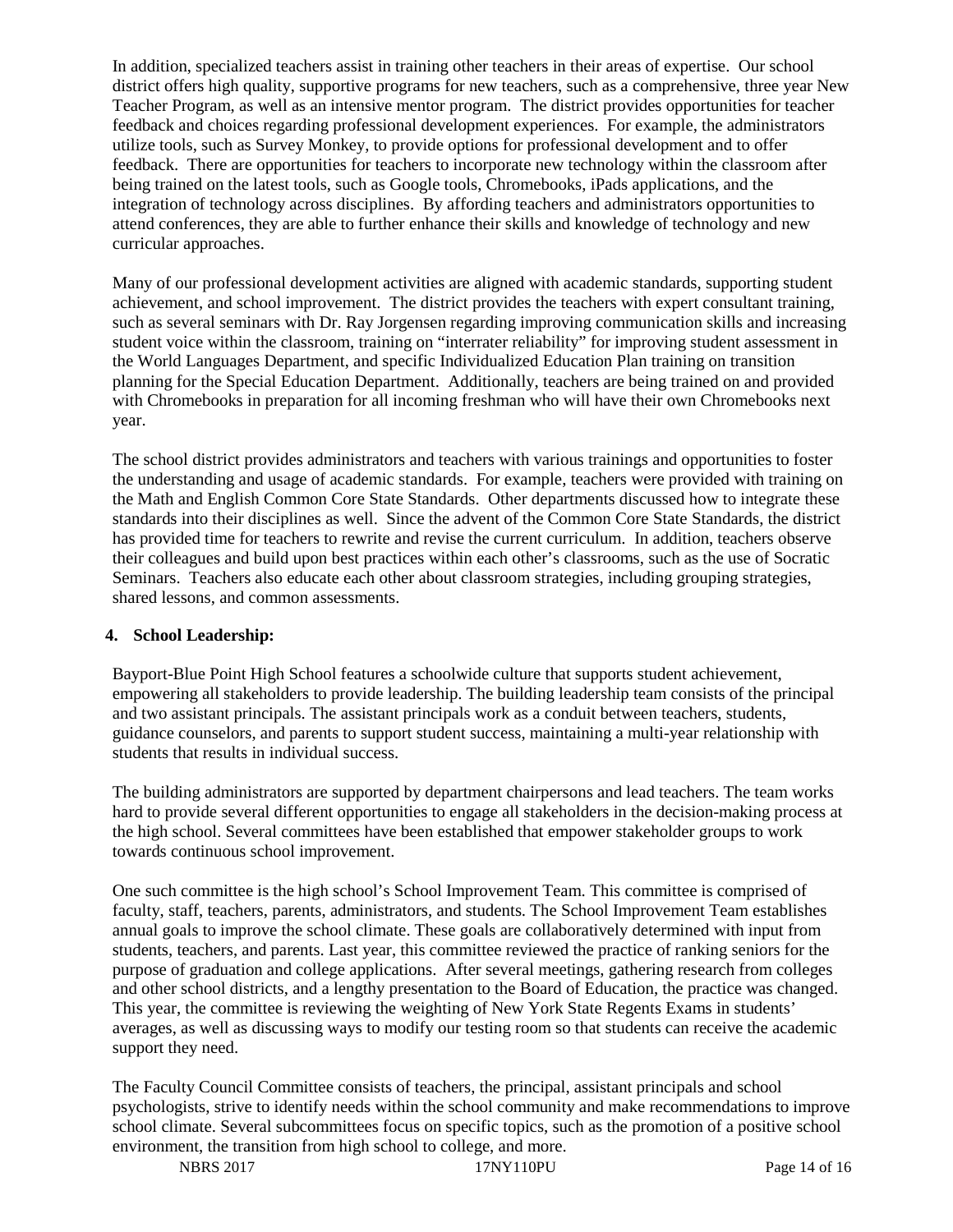The Instructional Council is co-chaired by the Assistant Superintendent for Curriculum and Instruction and the Teachers' Association President. This committee consists of teachers and administrators from across the district. Through this committee, new instructional programs are researched and reviewed before implementation.

The building administrators and guidance counselors meet weekly to make sure we know all of our students and can meet their individual needs. When a senior is at-risk for not meeting graduation requirements, there is a building process that includes intervention by all staff members to ensure that all appropriate opportunities to satisfy the requirements for graduation are considered.

The high school leadership team also works diligently to promote student leadership. Student leaders serve as formal representatives to the Board of Education, the Peers to Peers Program, and Peer Education Program, which promote a positive school environment by training student leaders in bully prevention, mentoring, and tutoring.